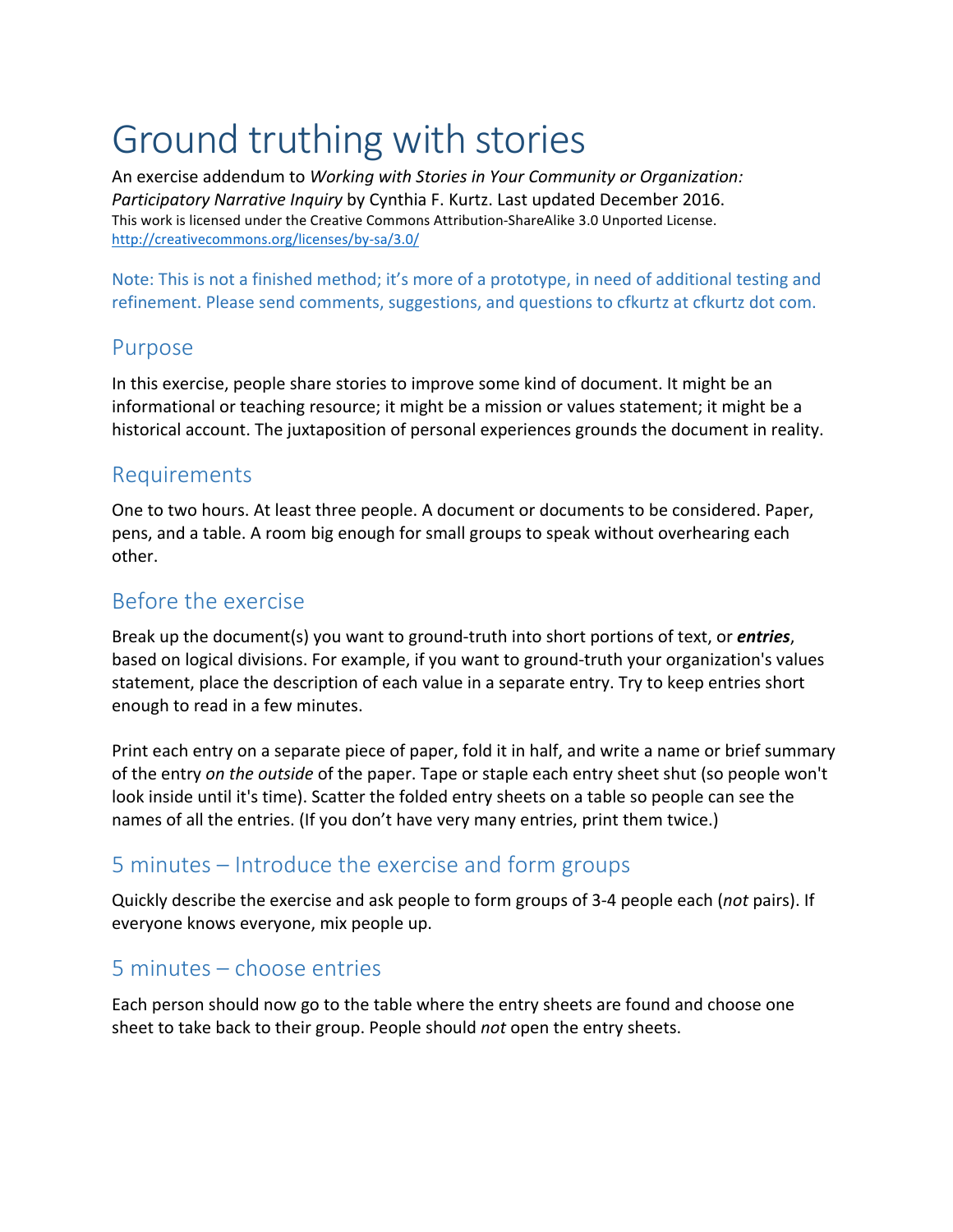## $30$  minutes  $-$  story sharing

Each person in a group, one at a time: Recall a time when the words on the paper you chose were important to you. It might be a time when something happened to you, or it might be a time when you heard about something from someone else. Tell the other two people in your group what happened at that time.

While the story is being told, the other two people in the group should listen for:

- $\bullet$  **Beliefs** things the storyteller holds to be true or false
- Values things that matter to the storyteller or don't

Generally it works best when one person choose beliefs and one chooses values before the story starts. It can be helpful to jot down notes on spare paper. When the story has been told, those listening should report back on the beliefs and values they heard. Do not offer interpretations or judgments. Just report back on what the storyteller seemed to believe or value as they spoke.

(If your goals in looking over your documents are different, you can change what you ask people to notice in stories. You might want, for example, to ask people to notice emotions, or virtues, or strengths, or weaknesses. The important thing is to give people things to look for that will be relevant to the comparison they want to make.)

When you are finished going through the beliefs and values in the story, open the entry sheet you chose. Read it together, out loud or silently. Now talk about connections and gaps between what is written and the story you told. Do any parts of the entry connect to the values and beliefs you found in your story? What did you talk about that is *not* represented there? Annotate the entry sheet to reflect what you talked about.

## (Optional) 30 minutes – Second round of story sharing

If you have enough time, you can go through this process again. People can stay in the same groups or reshuffle themselves into new groups. They can work from entry sheets others in their small group have already chosen  $-$  to get multiple views on the same entries  $-$  or they can choose new entry sheets. In any case, people should follow the same exercise plan as before: remember a related experience, tell about it, observe beliefs and values in it, report back, discuss, and annotate.

#### 10-30 minutes  $-$  Reporting to the whole room

Each small group choose one story-entry pairing and tell the whole room about it. Briefly explain what happened in the story, the beliefs and values the listeners heard in it, and what connections and gaps the group found in the entry.